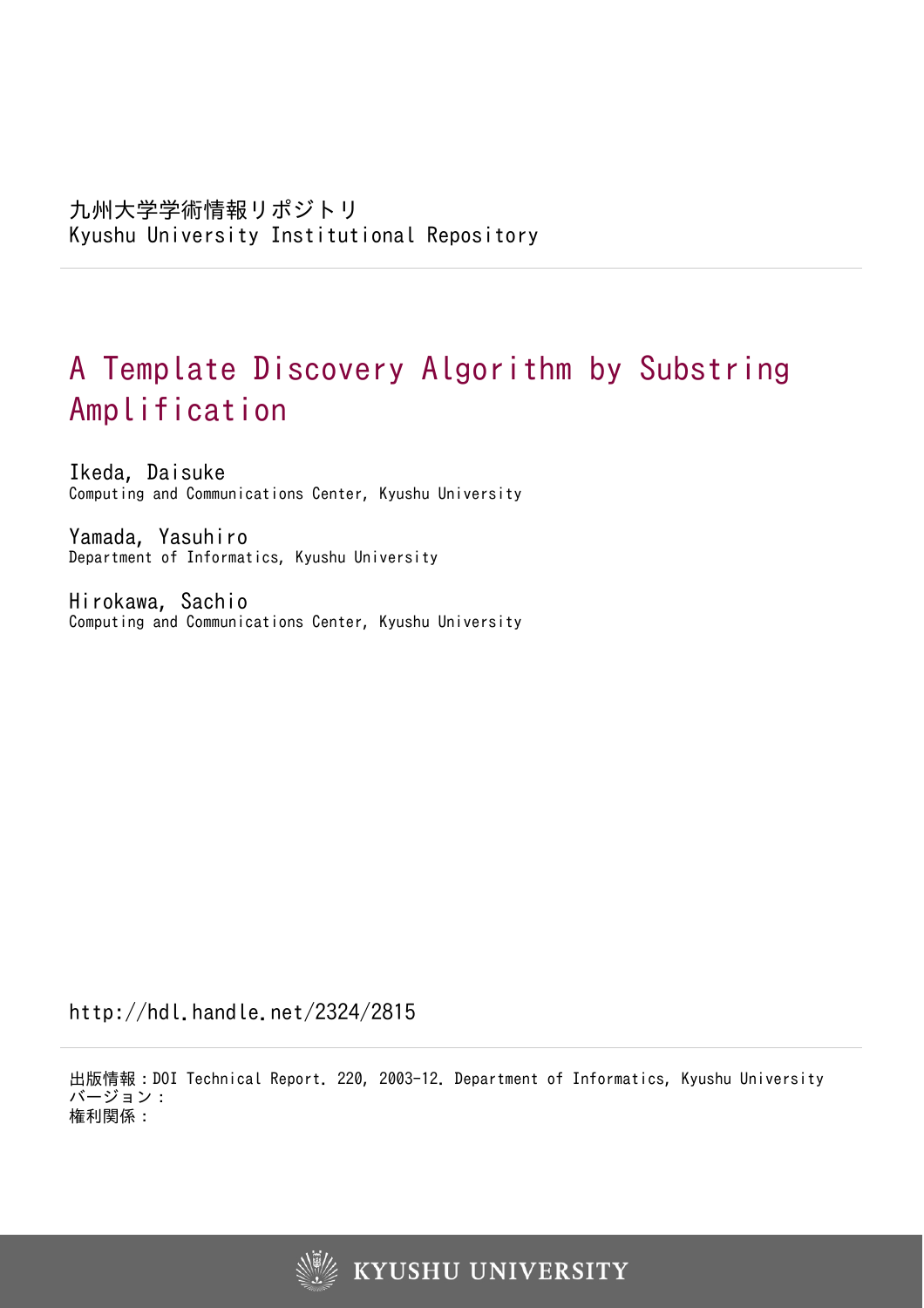# **A Template Discovery Algorithm by Substring Amplification**

Daisuke Ikeda<sup>1</sup>, Yasuhiro Yamada<sup>2</sup>, and Sachio Hirokawa<sup>1</sup>

<sup>1</sup> Computing and Communications Center, Kyushu University {daisuke, hirokawa}@cc.kyushu-u.ac.jp <sup>2</sup> Department of Informatics, Kyushu University y-yamada@i.kyushu-u.ac.jp yshiro@matu.cc.kyushu-u.ac.jp

**Abstract.** In this paper, we consider to find a set of substrings common to given strings. We define this problem as the *template discovery problem* which is, given a set of strings generated by some fixed but unknown pattern, to find the constant parts of the pattern. A *pattern* is a string over constant and variable symbols. It generates strings by replacing variables into constant strings. We assume that the frequency distribution of replaced strings follow a power-law distribution. Although the longest common subsequence problem, which is one of the famous common part discovery problems, is well-known to be NP-complete, we show that the template discovery problem can be solved in linear time with high probability. This complexity is achieved due to the following our contributions: reformulation of the problem, using a set of substrings to express a string, and counting all occurrences *F*(*f*) with frequency *f* instead of just frequency *f* . We demonstrate the effectiveness of the proposed algorithm using data on the Web. Moreover, we show noise robustness and effectiveness even when input strings are generated by a union of patterns and pattern with the iterate operation.

# **1 Introduction**

The progress of computer technologies makes it easy to make and store large amount of text files such as HTML/XML files, Emails, Net News articles, genome sequences, etc. It is an important problem to find some rule common to given text files.

A subsequence is often used to express a common part. A *subsequence* of some string *w* is a string obtained by deleting zero or more symbols in *w*. For example, *cbbbab* is a subsequence of *ccbbcbabbabca*.

To find the longest common subsequence is known to be NP-complete [11]. An input for this problem is a set of arbitrary strings. However, when we want to examine a set of strings, we generally expect and assume that there exist common parts in the strings. For example, when DNA sequences are given, the sequences are collected carefully in advance, so that many of them have common parts. In the field of Web mining, information extraction has been well studied [3, 9, 10, 19]. It is a problem to find a common part and then extract contents embedded among common parts. In this case, an input for an extraction algorithm is a set of HTML files generated from some fixed template. Therefore, we can assume that input strings for a common part discovery algorithms are positive example.

Next, we revisit a subsequence which is used to express a common part. In the above example, we mentioned that *cbbbab* is a subsequence of *ccbbcbabbabca*. However, we can also underline *ccbbcbabbabca*. A subsequence of a string is concatenated by ordered substrings of the string, and generally there exist different substrings which comprise the same subsequence. This is not suitable when functional segments of genome sequences must be extracted. In case of information extraction, it is not natural that a template are different among given HTML files.

Next, we consider uncommon parts. In the genome sequence, it is assumed that uncommon substrings are not so important for functionalities of genes and they are changed (nearly) randomly during a long time of evolution. In the case of information extraction, words or sentences of natural languages are embedded as contents in uncommon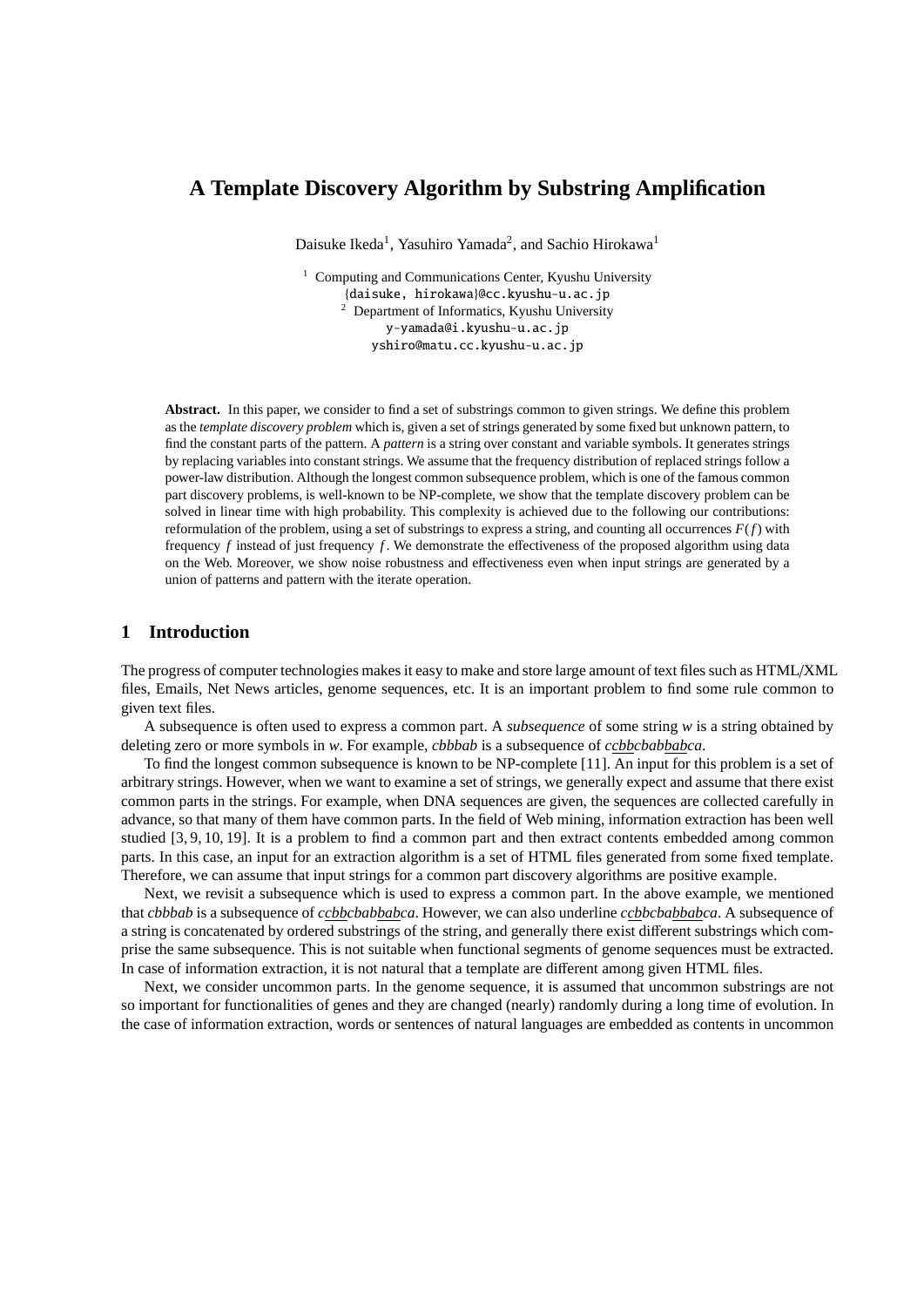parts. It is empirically known that the frequencies of words follow a power-law distribution in the case of Western languages. This phenomena is known as Zipf's law. Thus, we assume that the frequencies of uncommon substrings follow a power-law distribution (see Section 5.1).

From above observations, we define common parts discovery as the *template discovery problem*. Given some strings generated by some fixed but unknown pattern, the problem is to find the constant strings of the pattern. A *pattern* is a string over constant and variable symbols. It generates words by replacing variables in it into constant strings. Frequencies of replaced strings are assumed to follow a power-law distribution.

A pattern language has been well studied in the context of machine learning. It is known that there is no efficient learning algorithm unless we restrict the number of variable's occurrences or the number of different variables [2, 8, 17]. In the viewpoint of information extraction, however, these restrictions are impractical because one type of a variable corresponds to one type of contents. These restrictions are crucial especially when we treat a semi-structured data which has a tree structure and a node of the tree may have many children of the same type. On the other hand, in the setting of the template discovery problem, only constant strings are discoverd, but there is no restriction on the number or type of variables.

From the definition of the problem, we expect that we can solve the problem by using the disparity of substring frequencies between the template and the other parts. However, the most frequent substring is a string with length 1, that is, a character. To avoid this problem in N-gram statistics of the natural language processing, the length *N* is determined carefully in advance [14, 16]. In the setting of frequent pattern mining, which is a major framework of data/text mining, the minimum support must be given to a mining algorithm [1, 4, 5].

In this paper, we propose an algorithm for the template discovery problem. It does not require any additional inputs such as negative (or background) examples, background knowledge, or parameters. The algorithm requires positive example only. Instead, we assume that constant strings must be enough long. The algorithm exploits the assumption that frequencies of replaced strings follow a power-law distribution and solves the template discovery problem with high probability.

The time complexity of the algorithm is  $O(n)$ , where *n* is the total length of input strings. To develop such a speedy algorithm, we utilize (1) a method<sup>3</sup> to express a constant string by a set of substrings of it, (2) a method, called the *substring amplification*, in which we count the total number  $F(f)$  of occurrences of strings appearing exactly *f* times instead of the frequency (the number of occurrences) *f* . This algorithm makes full use of the fact that the frequencies of substituted strings follow a power-law distribution and it discovers the template with high probability.

We implemented the algorithm and gave HTML files collected from the Web into the algorithm. Experimental results exhibits that our algorithm well discovers the templates even if many noise files are included, a set of input files has multiple templates, or input files are generated by a union of different patterns or a pattern with the iterate operation.

# **2 Preliminaries**

#### **2.1 Pattern Language**

 $\Sigma$  is a finite alphabet.  $\Sigma^*$  denotes the free monoid over  $\Sigma$ . An element of  $\Sigma^*$  is called a *string*. For a string *x*, if there exist strings  $u, v, w \in \Sigma^*$  such that  $x = uvw$ , we say that  $v$  (resp. *u* and *w*) is a *substring* (resp. a *prefix* and a *suffix*) of *x*.

 $V = \{x_1, x_2, \ldots\}$  is a infinite set of symbols disjoint from  $\Sigma$ . An element in *V* is called a *variable*. We sometimes call a string over Σ a *constant* string in contrast with a variable. A *pattern* is a string over Σ ∪*V*. A pattern is *regular* if it has at most one occurrence for each variable.

<sup>3</sup> Originally, a similar method was introduced in [7].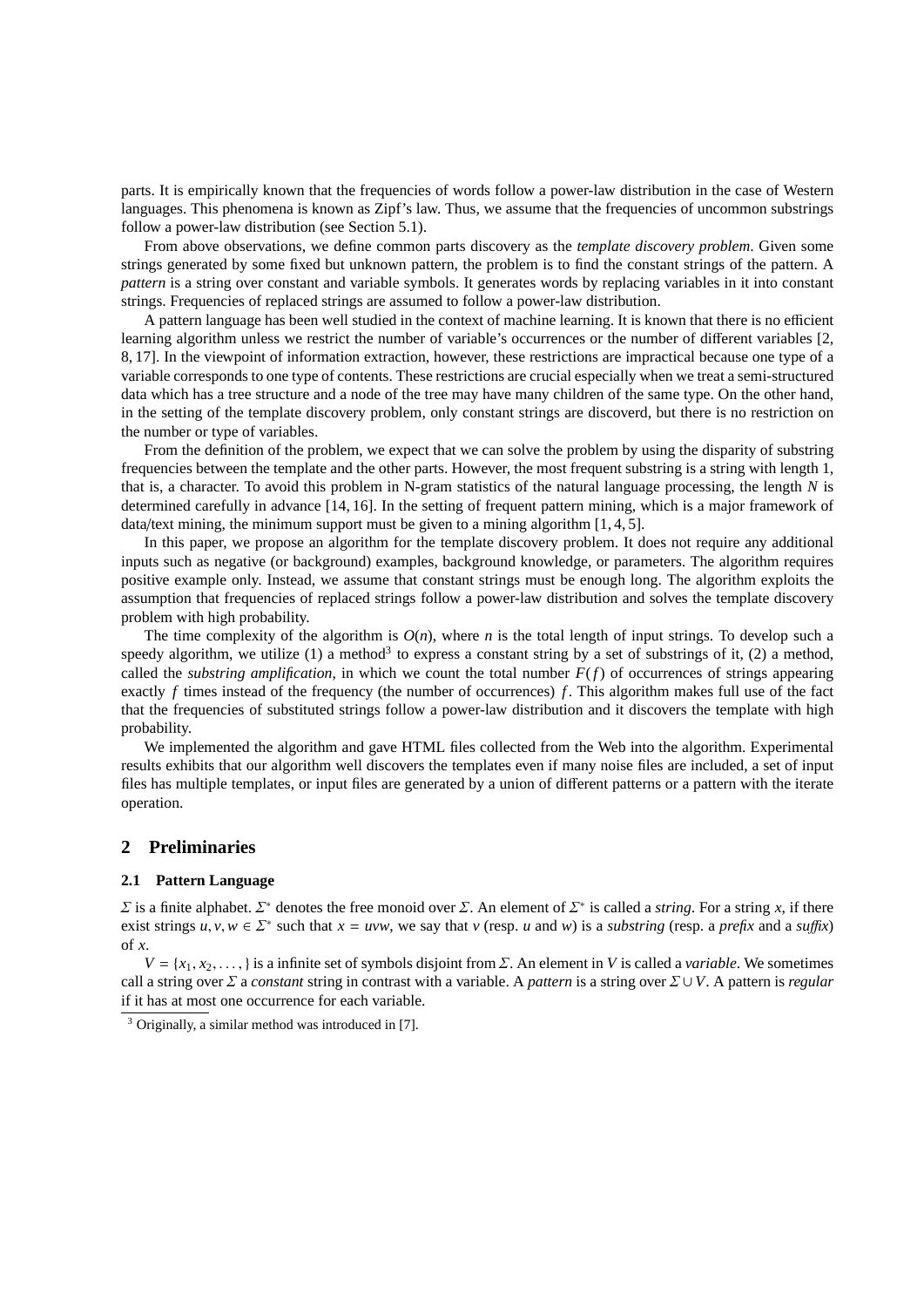

**Fig. 1.** An example of a suffix tree for *abcbcabc*

A *substitution* is a homomorphism with respect to concatenation from *V* to  $\Sigma^*$ . A substitution  $\theta$  which maps *x* to *u* is denoted by  $[x := u]$ . We abbreviate substitutions which map  $x_i$  to  $u_i$  ( $1 \le i \le m$ ) to  $[x_1 := u_1, \ldots, x_m := u_m]$ .

For a pattern *p* and a substitution  $\theta = [x_1 := u_1, \dots, x_m := u_m]$ ,  $p\theta$  is the string obtained by replacing all occurrences of  $x_i$  in  $p$  with  $u_i$  for each  $1 \le i \le m$ . The *language* of  $p$ , denoted by  $L(p)$ , is  $\{w \in \Sigma^* \mid \exists \theta; p\theta = w\}$ .

A finite set  $S \subset \Sigma^*$  of strings is called a *sample*.

#### **2.2 Su**ffi**x Tree**

Let \$ the special character such that  $a \neq 3$  for any  $a \in \Sigma$  and  $\frac{1}{3} \neq 3$ . For a string *w*,  $A = w\$  and an integer *p*  $(1 \le p \le |A|)$ ,  $A_p$  denotes A's suffix starting at the pth character of A. Let  $A_{p_1}, A_{p_2},..., A_{p_n}$  be all suffices of A in lexicographic order<sup>4</sup>. The *suffix tree* for *w* is the compact trie for  $A_{p_1}, A_{p_2}, \ldots, A_{p_n}$ . For each node *v* of the tree,  $string(v)$  denotes the string obtained by concatenating all strings labeled on edges of the path from the root to *v*. We call *string*(*v*) a *branching string*.

We assume that, for each node *v* of the tree, its children are sorted in lexicographical order of strings labeled on edges between *v* to them.

*Example 1.* Fig. 1 is the suffix tree for  $s = abcbcabc$ . For nodes *u* and *v* in Fig. 1, we have *string*(*u*) = *abc* and  $string(v) = bcabc$ \$.

Let *u* be a node of a suffix tree. The number of occurrences of *string*(*u*) equals to the number of leaves below *u*. In the above example, node *w* has three leaves and *string*(*w*) appears three times in *abcbcabc*.

Let *v* be the parent node of *u*. Then, *string*(*v*) is a proper prefix of *string*(*u*) from the definition of the branching strings. Moreover, let *w* be a prefix of*string*(*u*) which includes*string*(*v*) as a prefix. Then, the numbers of occurrences of *w* and *string*(*u*) are the same. For example, both *string*(*u*) = *abc* and its prefixes *a*, *ab* appear two times. Therefore, when we count substring frequencies, all we have to do is to count only branching strings.

#### **3 Template Discovery Problem**

In this section, we discuss the common part discovery from the viewpoint of information extraction and then formulate the template discovery problem.

<sup>&</sup>lt;sup>4</sup> We define that *x* is the predecessor of *x*\$ for any  $x \in \Sigma^*$  in the order.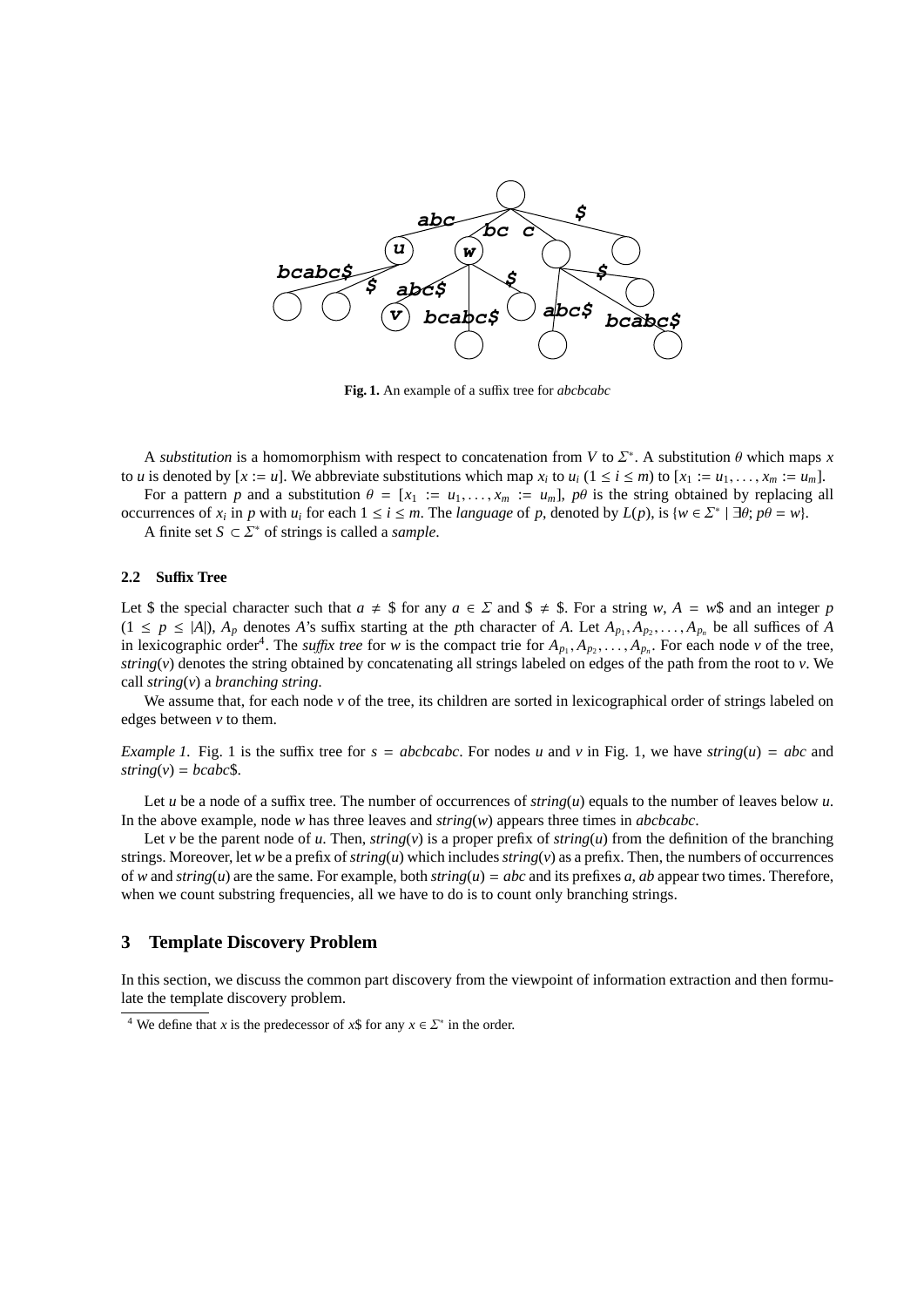An input for information extraction is a set of files which share the same style and format, and uncommon parts are extracted as contents. In the pattern language, contents are substituted into variables and the common parts are the constant strings. Therefore, first we have to find common constant strings as the parts.

One variable may appear twice or more times in a pattern since the same content is sometimes embedded iteratively in one of input files. In the field of machine learning, many classes of pattern languages in which the occurrence of each variable is not limited have been studied. However, the objective of this paper is to extract all contents but not to check whether some of the contents are the same or not since the latter task is a kind of schema extraction which should be the next step of information extraction. In this sense, we restrict a pattern to be regular.

Because each variable appears at most once in a regular pattern *p*, a successive sequence of variables can be replaced by new one variable. Thus, *p* is denoted uniquely as follows:  $p = w_0 x_1 \cdots w_{m-1} x_m w_m$  ( $w_i \in \Sigma^+$  ( $0 \le i \le m$ ),  $x_i \in V$  ( $1 \le j \le m$ )). Then, a set {*w*<sub>0</sub>, . . . , *w<sub>m</sub>*} of constant strings of *p* is called a *template*, where at least one constant string is not the empty string. From this definition, at least one constant string is included in a template.

Note that the order of  $w_i$  is not considered. This is because it is not known whether there is a polynomial time learning algorithm even if we restrict a pattern to be regular [18] but if we can find constant strings with their order, we can construct the corresponding regular pattern by inserting mutual variables between found constant strings. From the viewpoint of information extraction, all we have to do is to extract all contents. So, we do not need their order.

When we consider information extraction, contents are embedded between constant strings. Usually, the contents are natural strings such as words, phrases, or sentences written in natural languages. Thus, we assume that the substring frequencies in substituted strings obey a power-law distribution. Zipf's law is a power-law distribution.

Let  $V(f)$  be the number of substrings which appear exactly f times in a given sample *S*. Then, Zipf's law says that  $V(f) = bf^{-a}$  for some constant *a* and *b*, or

$$
\log V(f) = b - a \log f. \tag{1}
$$

Since the above equation holds *on average*, the frequencies of some substrings happens to deviate from the equation. From the above observations, we formulate the template discovery problem as follows:

**Definition 1 (Template discovery problem).** *The template discovery problem is, given a sample S which is generated by some fixed but unknown pattern by substitutions following a power-law distribution, to find a template of the pattern.*

Note that the distribution itself is not given.

The learning problem of the pattern language is to find a pattern descriptive to a given sample [2]. A pattern *p* is *descriptive* to a sample *S* if  $S \subseteq L(p)$  and there is no pattern *q* such that  $S \subseteq L(q) \subset L(p)$ . On the other hand, the above definition say that we have to find a pattern which generates a given sample.

In general, there exist several descriptive patterns for some sample *S*. For example, both  $p_1 = xbcybcz$  and  $p_2$  = *xbcay* are descriptive to  $S = \{abcabc, bcbca\}$ , and we can not conclude that which pattern generates *S*. If  $p_1$ generates *S*, then  $(bc, bc)$  is the sequence of all constant strings. In this case, *a* is substituted after *bc* for all elements in *S*, so *bca* becomes to be common to them. From the practical viewpoint, however, with large size of  $|S|$  and  $|\Sigma|$ , there few possibilities for such substitutions.

When we consider information extraction, a constant string rarely happens to be substituted into a variable, since each constant string have some adequate length. Moreover, when we consider HTML/XML as targets of information extraction, "<" or ">" is not included in the contents, so such substitutions do not happen. From these observations, we expect to find a template of a pattern which generates *S* with high probability.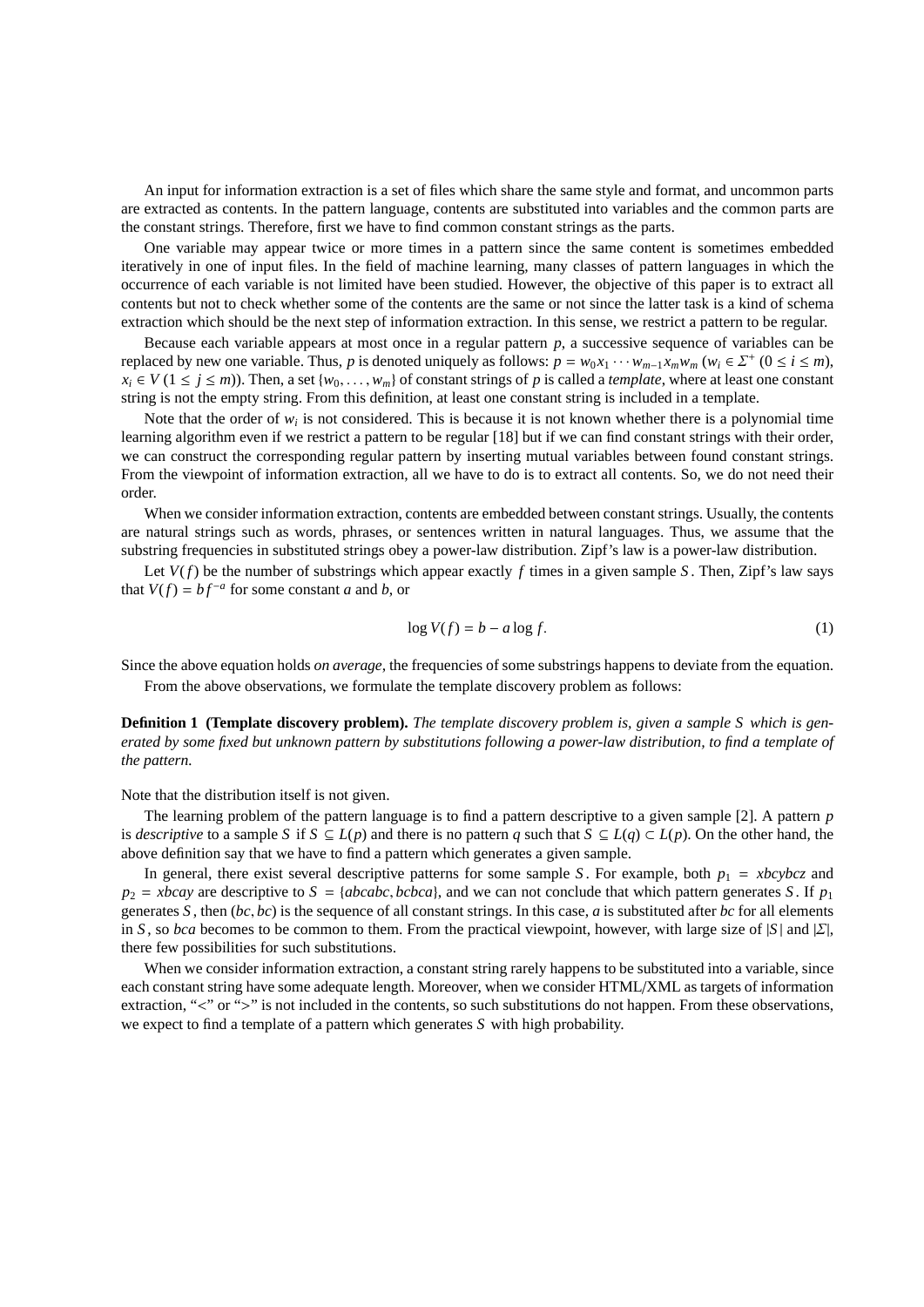# **4 Template Discovery with Substring Amplification**

In this section, we present an algorithm for the template discovery problem and show that the algorithm solves the problem in linear time with high probability.

We assumed that values of  $V(f)$  follow a power-law distribution, where  $V(f)$  is the number of different substrings appearing in *S* . Even if we fix the size of *S* and the lengths of strings in *S* , the different substrings in *S* is subject to occurrences of characters. On the other hand, the all occurrences of substrings is decided uniquely if the length of the target string is fixed. Therefore, we examine the relationship  $V(f)$  and  $F(f)$  which is all occurrences of substrings which appear exactly *f* times in *S* .

First, we estimate the number of different frequencies.

**Lemma 1.** *Let n be the total length of the strings in a sample S . Then, the number of di*ff*erent frequencies of substrings appearing in*  $S$  *is at most*  $O(n)$ *.* 

*Proof.* In a suffix tree, a node corresponds to a frequency. There exist at most  $O(n)$  different frequencies since the number of nodes in a suffix tree is *O*(*n*).

Next, we estimate  $G(f) = F(f)/F(f-1)$  and show that values of  $G(f)$  converge to be a constant asymptotically if values of *V*(*f*) follow a power-law distribution.

**Lemma 2.** *If*  $V(f)$  *satisfies Equation* (1), *then*  $G(f) = F(f)/F(f-1) = (1 - 1/f)^{a-1}$ .

*Proof.* From Equation (1), we have

$$
\log V(f) = b - a \log f
$$

$$
\log f + \log V(f) = b + (1 - a) \log f
$$

$$
\log fV(f) = b + (1 - a) \log f.
$$

Since  $F(f) = fV(f)$ , we have

$$
\log F(f) = b + (1 - a) \log f.
$$

If  $a = 1$ ,  $F(f)$  become to be a constant. Therefore, we can assume  $a \neq 1$  without loss of generality. Let  $A = a - 1$ ,  $B = b$ . Then,  $F(f) = Bf^{-A}$  and  $G(f)$  is calculate as follows:

$$
G(F) = \frac{F(f)}{F(f-1)} = \frac{(f-1)^A}{B} \cdot \frac{B}{f^A}
$$

$$
= \left(\frac{f-1}{f}\right)^A
$$

$$
= (1-1/f)^A.
$$

Thus,  $G(f)$  becomes asymptotically to be a constant as f is increasing if values of  $V(f)$  follow a power-law distribution.

Let  $t = \{w_0, \ldots, w_m\}$  be a template. Then, there exist at least  $O(l^2)$  occurrences of substrings for each constant string, where *l* is the minimum length of constant strings. For simplicity, we now assume that all characters in a constant string are different. In this case, both a constant string and any substring of it appear exactly  $|S|$  times. Therefore,  $F(|S|)$  is at least  $O(m|S|l^2)$ . On the other hand, values of  $F(|S| + 1)$  and  $F(|S| - 1)$  follow a power-law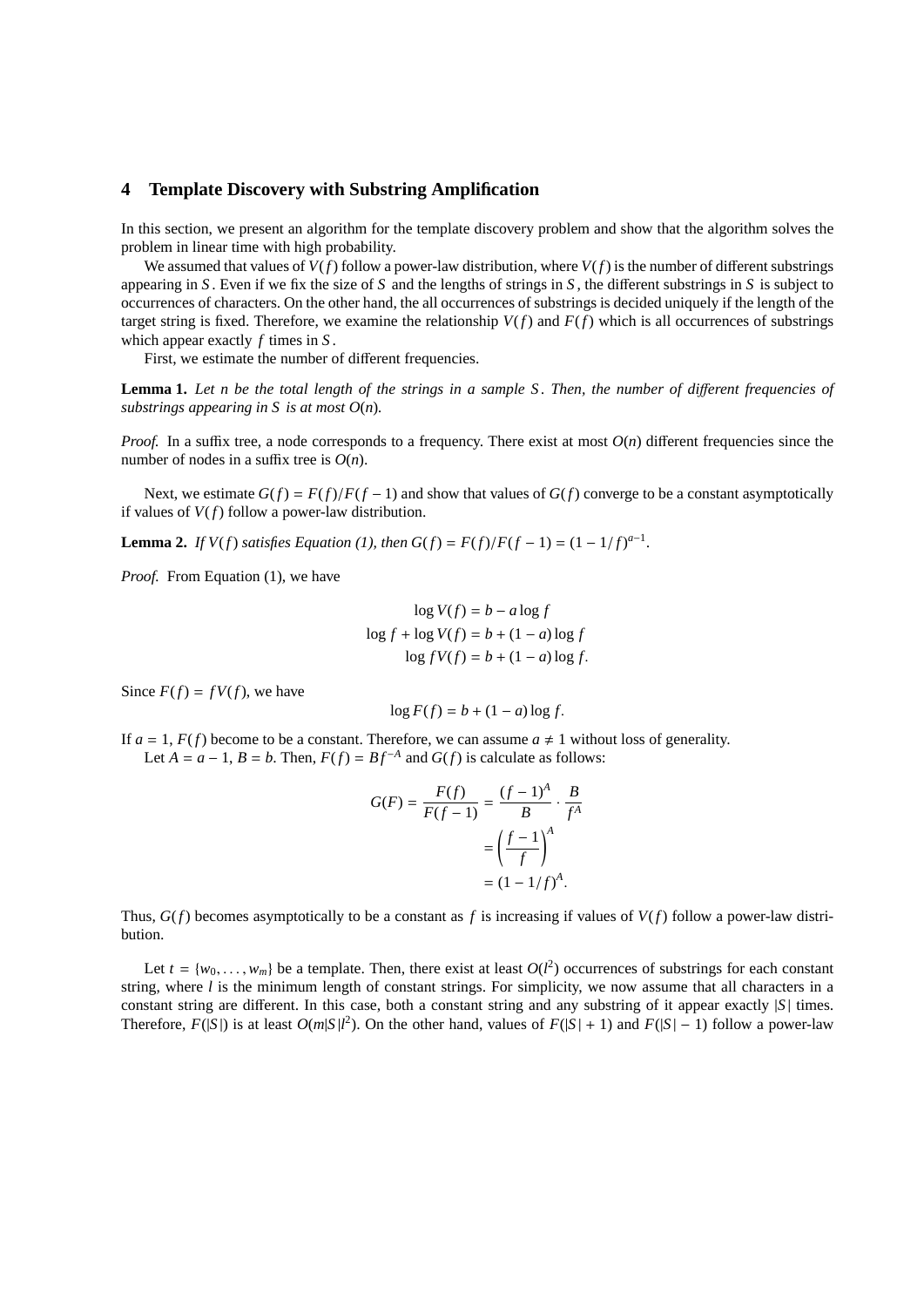

**Fig. 2.** Peaks in *F*(*f*) graph

```
function Template (var S: sample): set of strings
 var
  V, F: hash table;
begin
  V:=Count(S); {count all branching strings}
  for f in keys(V); {for all frequencies}
     F(f):=0;for w in V(f);
       F(f) += f|w|;
     end;
  end ;
  f:=FindPeaks(F);
  return(V(f));
 end ;
```
**Fig. 3.** Template discovery algorithm which implements the substring amplification

distribution. Thus, the value  $F(|S|)$  is quite large compared to those of  $F(|S| + 1)$  and  $F(|S| - 1)$  if  $|S|$ , *m*, and *l* are enough large.

For example, let *S* be a set of 50 HTML files collected from an online news outlet. We have a graph of Fig. 2 by plotting  $F(f)$  for each f in log scale. We see peaks at  $f = c|S|$  for  $c = 2, 3, ...$  as well as  $f = |S|$  since there are substrings which appear twice or more in constant strings in these files.

From these observations, we define a peak as follows:

**Definition 2.** Let  $G(f) = F(f)/F(f-1)$ . Then, we say that a frequency  $f_p$  provides a maximal peak if  $G(f_p)$  is *maximum among all values of*  $G(f)$ *. We also say that*  $f = cf_p$   $(c = 1, 2, ...)$  provide peaks.

We can expect that constant strings are reconstructed from substring constituting peaks. A peak is constituted by adding occurrences of all substrings. So, we call this template discovery method the *substring amplification*.

The main algorithm for the template discovery problem is presented in Fig. 3. An input for the algorithm is a sample *S* and it outputs a set of strings. We will show that this output equals to a template which we want to find with high probability.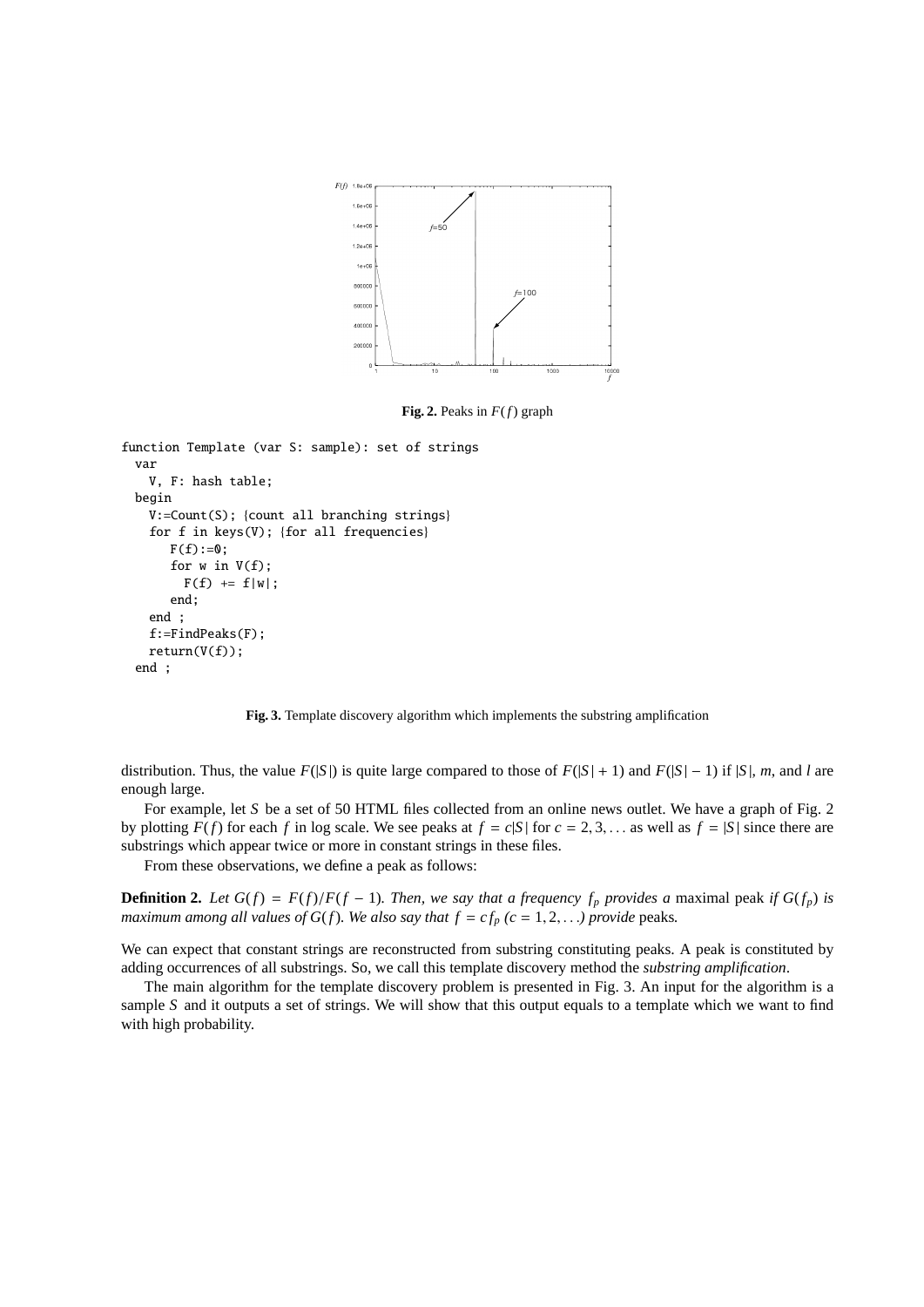First, the algorithm calls Count(S). This routine constructs a suffix tree *T* for  $s_1$ \$ $s_2$ \$ $\cdots$ \$ $s_{|S|}$ , where *S* =  $\{s_1, s_2, \ldots, s_{|S|}\}.$  Then, it counts frequencies of *string*(*v*) for each node *v* in *T*. Then, it creates a hash table V in which a key is a frequency  $f$  and a value  $V(f)$  is the number of different branching words appearing exactly  $f$  times.

Next, the algorithm calculates  $F(f)$  from  $V(f)$ . Although  $F(f) = f \cdot V(f)$ , we need to count non-branching strings since V contains frequencies for only branching strings. Therefore, we first initialize  $F(f) := 0$ , and then  $F(f)$  +=  $f|w|$  for each branching word *w* and its frequency *f*.

Next, the algorithm calls FindPeaks(*F*) which returns a frequency providing a maximal peak. This is done by calculation of  $F(f)/F(f-1)$  for each  $f \ge 2$ .

Finally, the algorithm returns a set  $V(f)$  of branching strings such that they appear exactly f times and f provides the maximal peak.

We show the correctness of algorithm Template. The algorithm sometimes fails to find a constant string or outputs non-constant strings wrongly depending on substituted strings. Therefore, we estimate the error probability when a probability distribution for all characters is given.

Although a uniform distribution over  $\Sigma$  is one of basic distributions, it is known that frequencies of substrings over this distribution do not follow a power-law distribution. On the other hand, for characters in English sentences, frequencies of characters follow a power-law distribution as well as frequencies of English words [15]. Moreover, if requencies of characters in  $\Sigma$  follow a power-law distribution, it is also known that frequencies of strings over  $\Sigma$ also follow the distribution. Therefore, in the following theorem, we assume that all characters in substituted strings appear independently and frequencies of them follow a power-law distribution.

**Theorem 1.** *Let t*<sup>0</sup> *be a template whose corresponding regular pattern p generates a given sample S . We assume that any string in t*<sup>0</sup> *is not included in any other string in t*0*. Then, Algorithm* Template *in Fig. 3 outputs t*<sup>0</sup> *with high probability. The error probability is bounded by*  $1/c^{rk} + 1/c^{l_0} + 3/c^{|S|}$ , where *S is a sample*,  $l_0$  *is the minimal length among the constant strings in*  $t_0$ ,  $0 < 1/c < 1$  *is the highest probability assigned to a character in*  $\Sigma$ *, and r*  $and \ k \ satisfies \ m_0|S|l_0^2/F(|S|-1) < rk^2/F(r-1).$ 

*Proof.* Let  $t_0 = \{w_0^0, \ldots, w_{m_0}^0\}$  and  $t = \{w_0, \ldots, w_m\}$  be a set of strings output by Template.

(1) First, we consider that Template outputs a string which is not a constant string. We have to consider the following two cases in which *t* includes a string not including in  $t_0$ : (1-1) Template output  $f \neq |S|$  as the maximal peak while the maximal peak must be  $|S|$  and (1-2) there exist a string which is not included in  $t_0$  but appears exactly  $|S|$  times. The latter case happens with probability  $1/c^{|S|}$  since this holds if the length of the string is 1.

The former case occurs when a long string appears frequently in substituted strings. In this case, the error probability is one that a string  $w^k$  with length *k* appears *r* times in the substituted strings. This probability is  $P^r(w^k)$  =  $1/c^{rk}$ , where  $G(|S|) = F(|S|)/F(|S|-1) < F(r)/F(r-1) = G(r)$  must hold since *r* must provide the maximal peak. Since total occurrences of substrings in  $w^k$  is least  $O(rk^2)$ ,  $F(r) = O(rk^2)$ . Therefore, the following equation must be satisfied.

$$
G(|S|) = F(|S|)/F(|S|-1) < F(r)/F(r-1) = G(r),
$$
\n
$$
m_0|S|_0^2/F(|S|-1) < rk^2/F(r-1).
$$

(2) Next, we check that Template outputs all constant strings in *t*0. In this case, we also have to consider the following two cases: (2-1) a string which equals to  $w_i^0$  for some *i* is included in a substituted string and (2-2) a character is substituted just before (or after)  $w_i^0$  for some *i* for all strings in *S*.

(2-1) For  $j \neq i$ ,  $w_j^0$  appears exactly |*S*| times and |*S*| provides the maximal peak. However, *t* does not contain  $w_i^0$ since  $w_i^0$  appears  $|S| + 1$  times. This case happens with probability  $P(w_i^0) = 1/c^{l_0}$ .

(2-2) Assume that a string  $w^k$  with length *k* is substituted before  $w_i^0$ . In this case,  $w_i = w^k w_i^0$  and the frequencies of  $w^i$  and  $w^0_i$  are the same. Therefore,  $w^i$  is detected as a constant string by Template instead of  $w^0_i$ . This holds when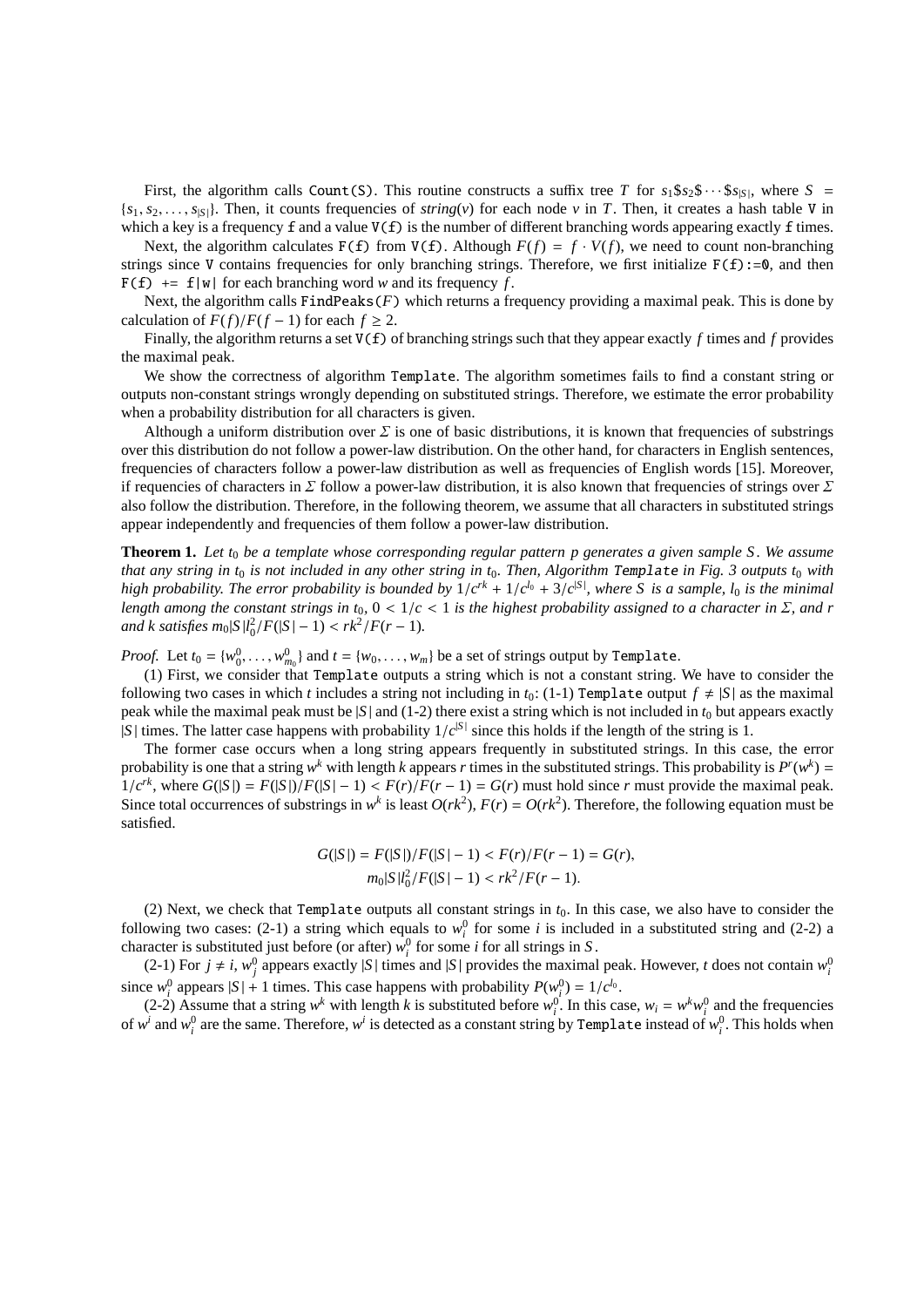$k = 1$ . The probability for this is  $2/c^{|S|}$  since this is the same as the probability in which the same character appears just before or after |*S* | times.

Thus, algorithm Template solve the template discovery problem with the error probability at most  $1/c^{rk} + 1/c^{l_0} +$  $3/c^{|S|}$ , where r and k satisfies  $m_0|S|l_0^2/F(|S|-1) < rk^2/F(r-1)$ . So, if  $|S|, l_0$ , and  $|Z|$  are enough large, the error probability is close to 0 asymptotically.

In the above proof, we only used the property that each character appears independently. Therefore, the above theory holds for any distribution such as uniform and power-law distributions, if character independence is guaranteed.

We also assumed that  $w_i \in t_0$  is not included in  $w_i \in t_0$  ( $i \neq j$ ). Algorithmically, we can easily remove this assumption, but this increases the difficulty to define a peak. In Definition 2, we defined the maximal peak and Template only finds it. If  $w_i = w_j$  for some  $i \neq j$ , Template have to find another peaks at  $f = 2|S|$ . Similarly, we have to consider  $f = c|S|$  ( $c = 3, 4, ...$ ). In this case, we have to introduce some threshold value. This also holds for more complex patterns which will be described in the next section.

Next, we show the time complexity of the algorithm.

**Theorem 2.** The time complexity of Template is  $O(n)$ , where *n* is the total length of the strings in a given sample S.

*Proof.* Count() constructs a suffix tree in  $O(n)$  time [12]. It counts frequencies by traversing nodes on *T*. This counting is done in  $O(n)$  time since there is  $O(n)$  nodes in a suffix tree.

It takes also  $O(n)$  time to compute  $F(f)$  since calculation  $F(f)$  + =  $f \cdot |w|$  is totally executed as many times as the number of branching strings.

FindPeaks() returns a frequency *f* providing the maximal peak by computing  $G(f) = F(f)/F(f-1)$  for each frequency. From Lemma 1, there exist at most  $O(n)$  different frequencies. Therefore, this routines done in  $O(n)$  time. This completes the proof.

## **5 Experiments**

First, using novels collected from the Web, we examine the validity of the assumption that the frequencies of substituted substrings follow a power-law distribution.

In Definition 1, an input for the problem is a set of strings generated by a single regular pattern. However, noise files are included or some files are generated by some more complex patterns in practice. Therefore, next, using HTML files on the Web, we show that the substring amplification finds peaks constituted by substrings in template substrings even when a sample is generated by a unison of multiple patterns or a sample includes many noise data as well as being generated by a single pattern.

More precisely, we introduce additional operation "union" and "iteration" and redefine an input sample for the template discovery problem as the set of strings generated by a new pattern.

Now, a sample may be generated by multiple templates. Therefore, we have to consider non-maximal peaks. Although the maximal peak is uniquely decided, it is difficult problem to decide a peak theoretically since the hight of peaks heavily depends on the number of input strings, a length of constant strings of patterns, and so on. Experiments in this section, the authors decide which frequencies provide peaks.

#### **5.1 Power-Law Distribution**

We assumed that values of  $V(f)$  follow a power-law distribution in the definition of the template discovery problem. In this section, we examine the frequency *f* and *V*(*f*) using documents without explicit templates [20].

Fig. 4 is two graphs of  $V(f)$  which is the number of different substrings appearing exactly f times. We use (a) a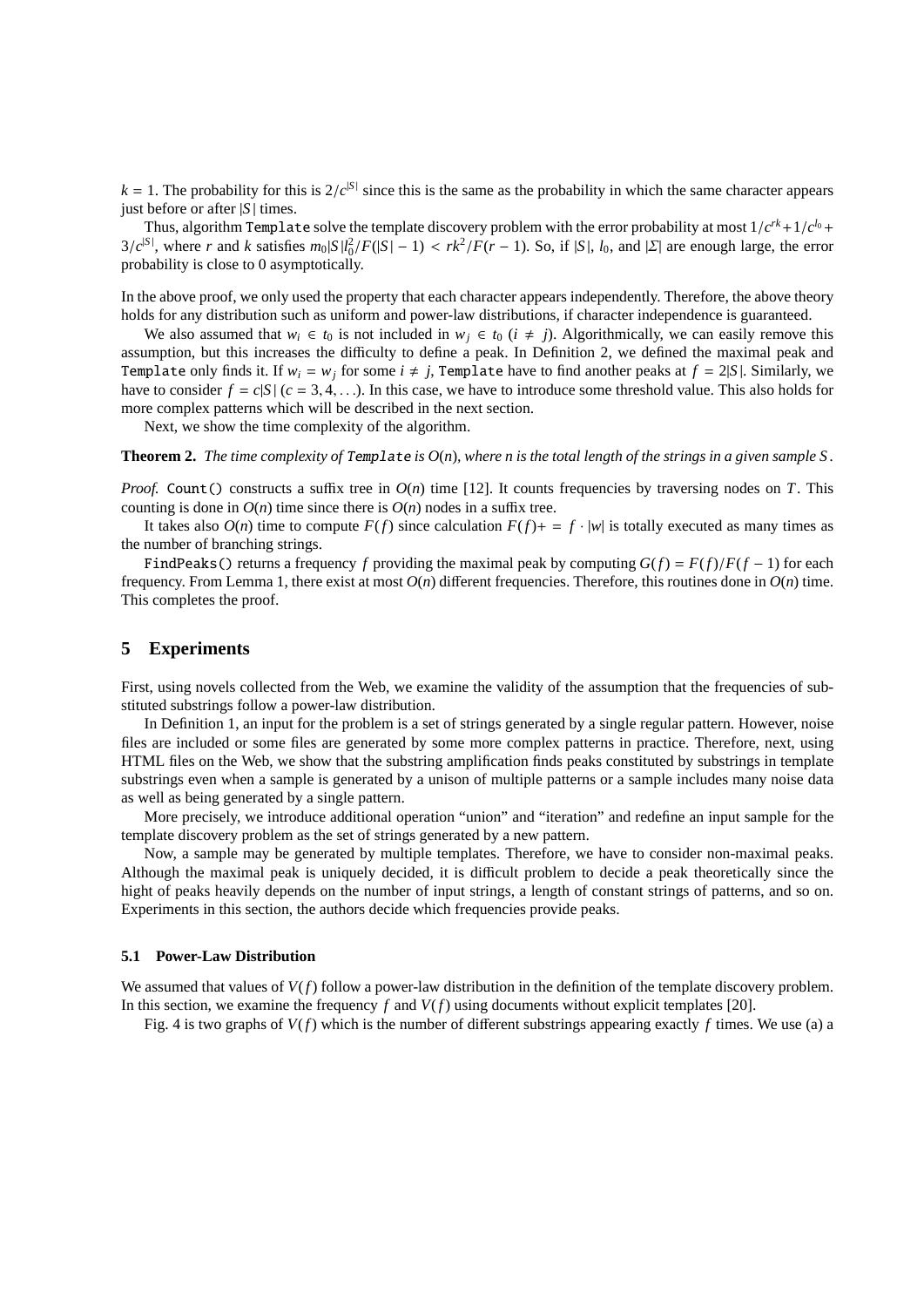

**Fig. 4.** Graphs of  $V(f)$ , the number of different substrings which appear exactly  $f$  times

Japanese novel "Kokoro<sup>56</sup>" written by Souseki Natsume (487 KBytes) and (b) an English novel "Metamorphosis<sup>7</sup>" written by Franz Kafka (134 KBytes).

From Fig. 4, we see that log *V*(*f*) is proportional to log *f* for both languages and satisfies Equation (1).

Although Zipf's law is originally known for grammatical words or strings with fixed length, *V*(*f*) is calculated from all occurrences of substrings whose lengths are less than 50. Fig. 4 exhibits that Zipf's law holds even for such a case.

#### **5.2 Single Template**

In this section, we show an experiment using files which seem to be generated by a single template. These files are collected from "Sankei Shimbun<sup>8</sup>". They are 50 files (526 Kbytes). Fig. 2 is the  $F(f)$  graph for these files.

In this figure, we see sharp peaks at  $f = 50$ , 100, 150, 200 and so on. The maximal peak is at  $f = 50$ . These peaks tell that there exists a common template in each file and consequently substrings in the template appear exactly 50 times. In fact, substrings appearing exactly 50 times well cover the template.

Some substrings in the template appear two or more times. These substrings constitute other peaks. For example, "<title>" or "</title>" appear at most once in a file, but, "title" appears twice. Thus, "title" appears exactly 100 times in all files. Such more frequent substrings constitute smaller peaks because they are shorter than substrings appearing exactly 50 times.

#### **5.3 Multiple Templates with Di**ff**erent Occurrence Ranges**

Next, we show an experiment for search result pages of Yahoo!<sup>9</sup>. Search result pages, in general, contain at least two different types of templates. One is a template for each file and the other is a template for each search result which usually appears 10 or 20 times in a file.

 $5$  http://www.aozora.gr.jp/

<sup>6</sup> It stands for "heart" or "spirit" in Japanese.

<sup>7</sup> http://www.promo.net/pg/

<sup>8</sup> http://www.sankei.co.jp/

<sup>9</sup> http://www.yahoo.com/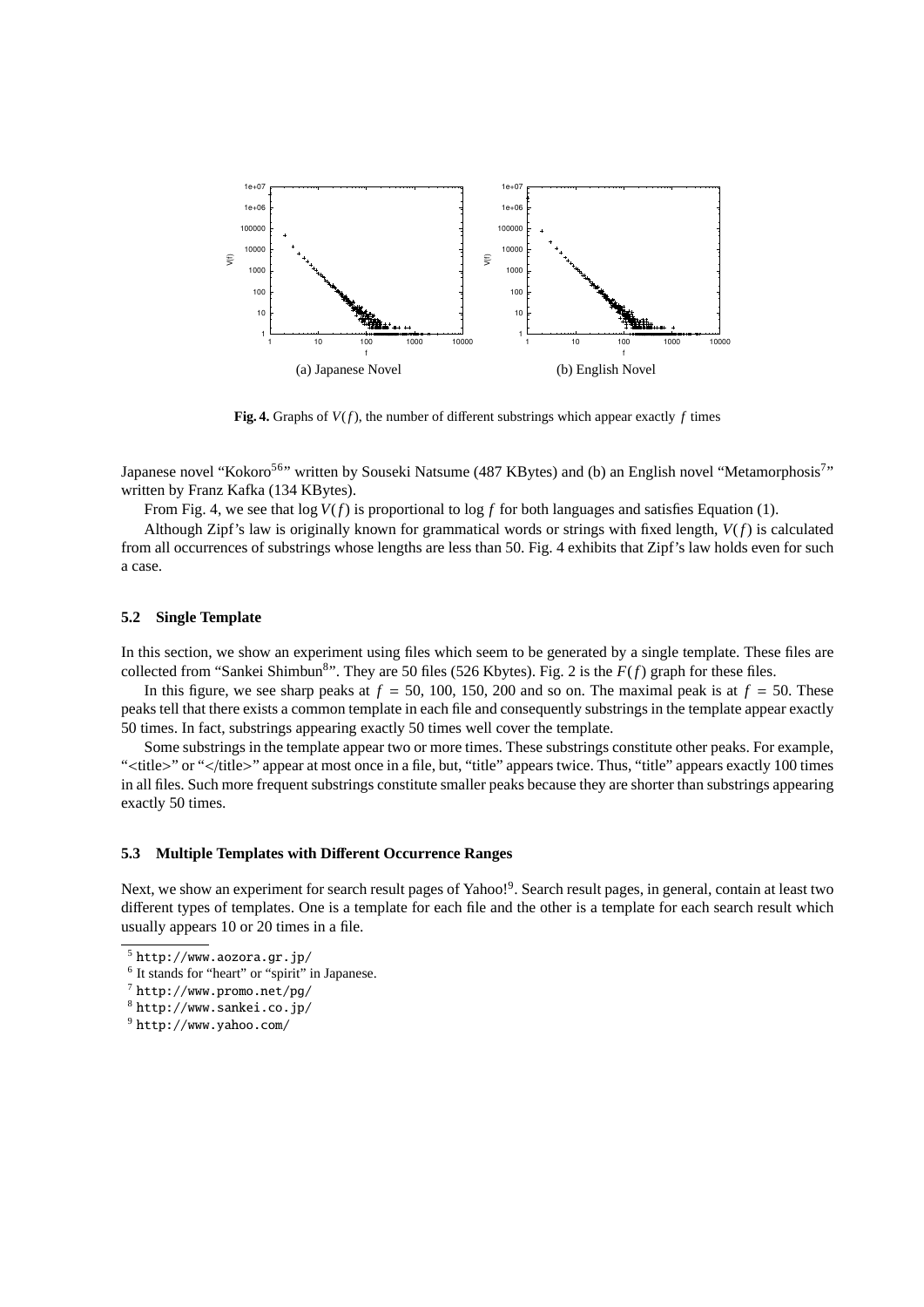

**Fig. 5.** *f* vs. *F*(*f*) graph for search result pages of Yahoo!

We used a category name of Yahoo! for a query to get search results. We chose randomly 50 names among all category names, then we gave each name as a query. We failed to get search results for 4 category names, consequently we collected 46 files. Basically each file contains 20 search result pages, but one file contains only 14 result pages and another one only 19 result pages. Thus, totally 46 files (1212 Kbytes) contain 913 search result pages.

Fig. 5 is the  $F(f)$  graph for these files. In Fig. 5, we see the maximal peak at  $f = 46$  which is the same as the number of files. We see another peak at  $f = 91$  which is close to  $f = 92 = 46 \times 2$ . The authors expected that a substring of a constant string appears exactly two time in most of files but it appears only once in some file. Contrary to our expectation, this peak at  $f = 91$  exhibits an evidence of existence for another template. A search result page of Yahoo! contains matched category names as well as matched Web pages. In this experiment, the number of matched category names was 91, so the template for these category names constitute the sharp peak.

We see another peak at  $f = 913$  which is the number of search results. Therefore, in this experiment, we found three different templates whose periods are different. The number of templates are not fixed. This indicates that the substring amplification can treat a sample generated by a pattern with extra operation of iteration (·)<sup>+</sup> like regular expressions.

#### **5.4 Union of Multiple Patterns**

Next, we show an experiment whose input sample is mix of three different templates. In addition to 50 files of Sankei Shimbun (Section 5.2), we use 104 files (3412 Kbytes) from asahi.com<sup>10</sup> and 140 files (2324 Kbytes) from Yomiuri Online<sup>11</sup>. Compared to the number of Sankei Shimbun files, the number of asahi.com files is about twice and one of Yomiuri Online files is about thrice.

Fig. 6 is the *F*(*f*) graph for this sample. There exist maximal peaks for each news site. Thus, the substring amplification finds all templates if input files are generated from a union of patterns. The number of different patterns are arbitrary. This indicates that the substring amplification can treat a sample generated by a pattern with extra operation union ·|· like regular expressions.

We see other peaks in Fig. 6 at  $f = 49$  and  $f = 103$ . These peaks are constituted by other templates which the authors did not expect. For example, asahi.com and Yomiuri Online independently have substrings which appear exactly 49 times.

<sup>10</sup> http://www.asahi.com/

 $11$  http://www.yomiuri.co.jp/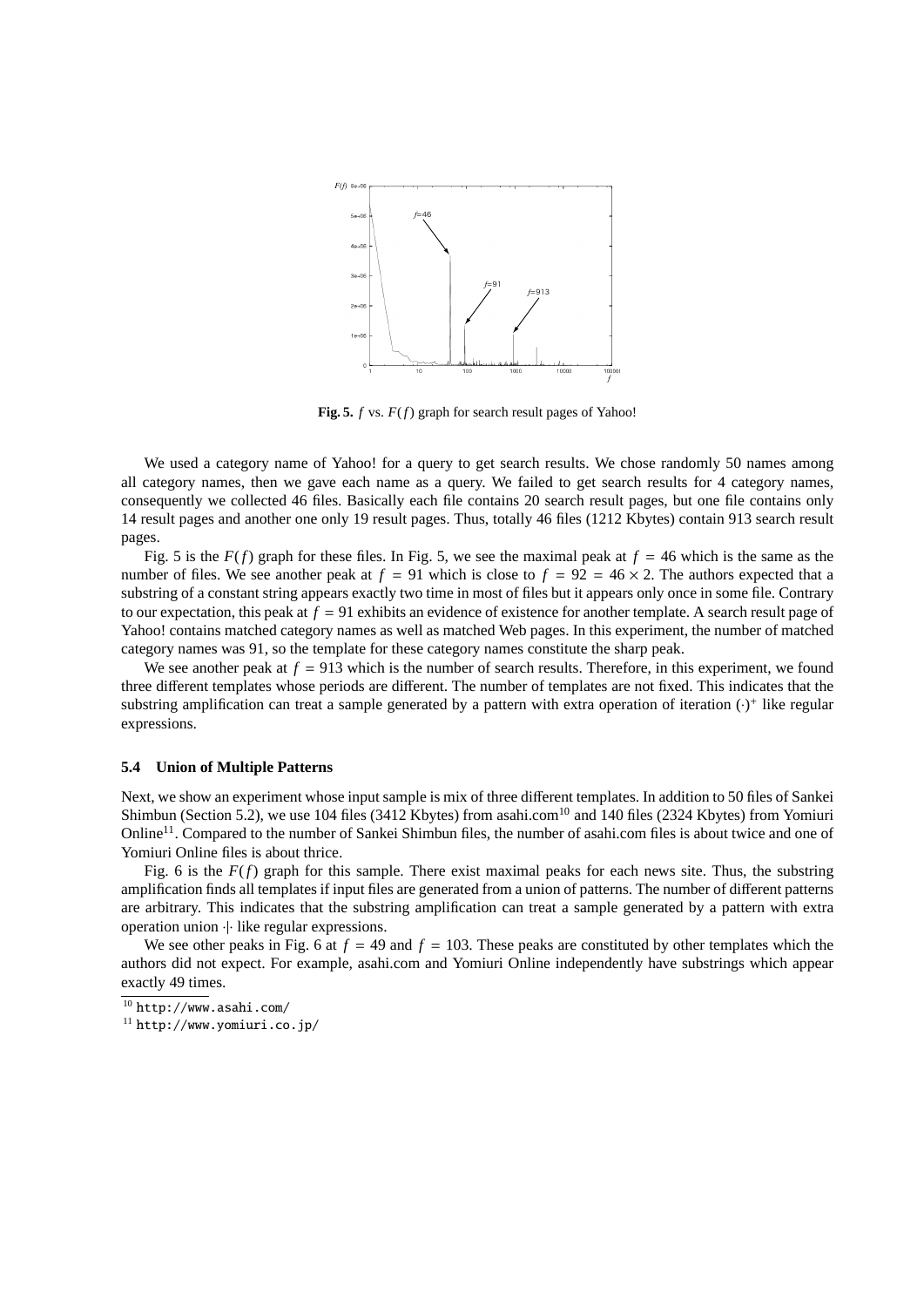

**Fig. 6.** *f* vs. *F*(*f*) graph for Web pages mixed from 3 online news sites



**Fig. 7.** *f* vs.  $F(f)$  graph for Web pages in Kyushu University., where  $f \ge 5$ 

### **5.5 Noisy Data**

Next, we give 598 HTML files (5584 Kbytes) collected by following links at most three depth from the top page of Kyushu University<sup>12</sup>.

Fig. 7 is the *F*(*f*) graph for these HTML files. We see some high peaks. They are due to some HTML files which are modified version of the top page of the university. We see a peak clearly even if most of files are noise.

In general, files sharing with the template in a site are stored in one directory. So, we can collect such files from just the string processing of URLs. But, such a heuristics method does not guarantee that collected files are *all* files which share the template. On the other hand, the substring amplification collect *all* files sharing the template since it reconstruct constant strings from substring whose frequencies are the same.

### **6 Conclusion**

We discussed common parts discovery in the viewpoint of information extraction and formulated it as the template discovery problem. The problem is, given a set of strings generated by some fixed but unknown pattern, to find a

<sup>12</sup> http://www.kyushu-u.ac.jp/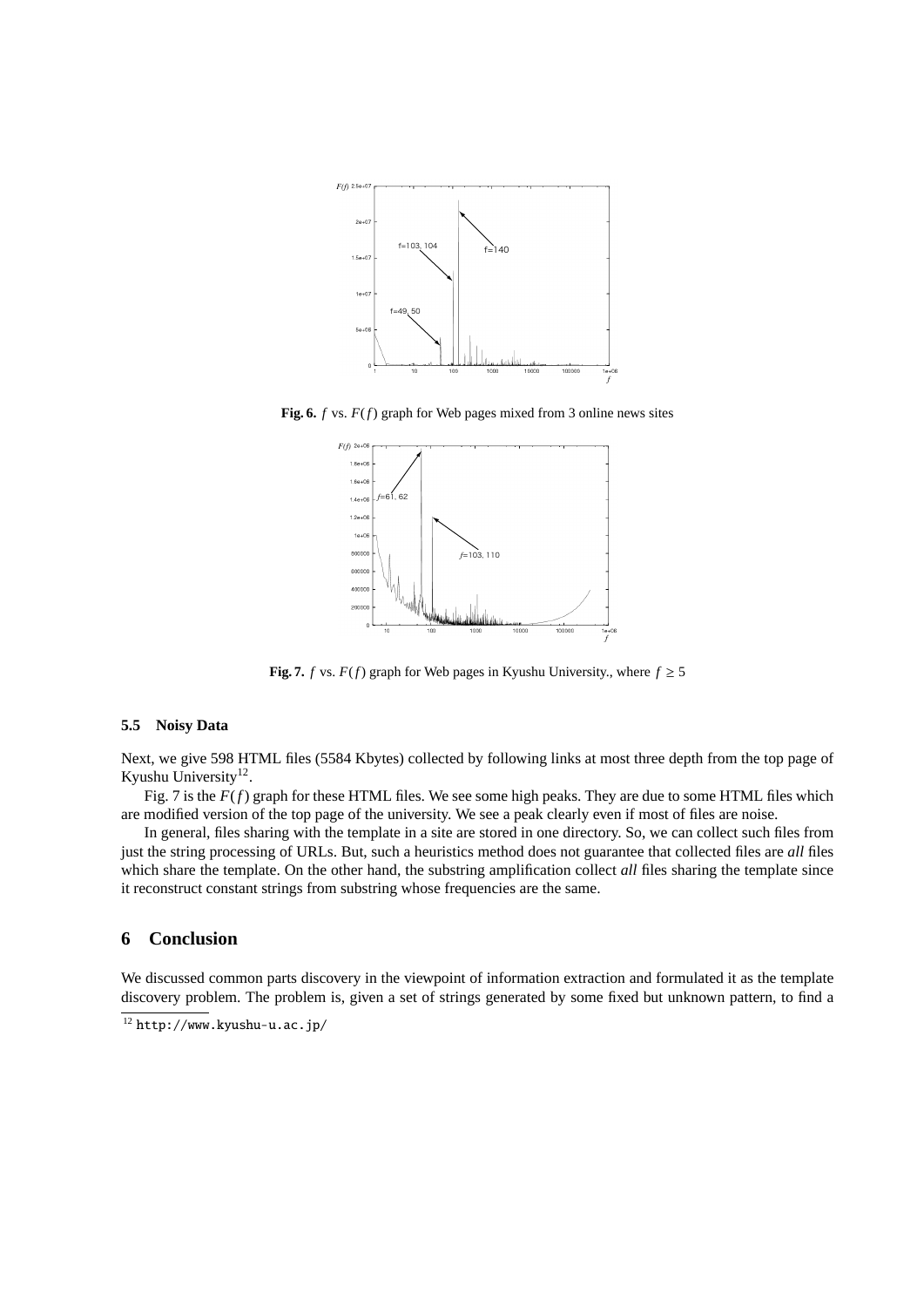set of constant strings of the pattern. We assumed that the frequencies of substituted strings follow a power-law distribution and experimentally showed the validity of this assumption using Japanese and English novels.

We developed a method called *substring amplification* which is the key technology for the proposed template discovery algorithm. It amplifies the disparity of frequencies between constant strings and substrings in non-template parts. If we count just frequencies, we can not see high peaks among graph of  $f$  instead of  $F(f)$  because frequencies of constant strings is subject to noise data and is buried in frequencies of noise and non-constant strings. Another problem to count just frequencies is how to decide the length of substring to be counted. In the framework of the substring amplification, we count *all* substrings and sum up them. Therefore, we see high peaks and we do no need to decide the length of substring to be counted. This means that a user of the proposed algorithm does not need to know about input data in advance.

We proved that the template discovery problem is solved in linear time by the proposed algorithm with high probability. However, when a substring of a constant string happens to be substituted, the algorithm finds it as a part of constant strings wrongly. Therefore, it is an important future work to define non-template parts as the contents which should be extracted and estimate recall and precision like information retrieval.

Experiments using data on the Web exhibited the effectiveness of the algorithm in the practical viewpoint. The algorithm found a template even if many of input files are noisy.

We also showed by experiments that the proposed algorithm found multiple templates if input strings are generate by patterns with the iteration and union operations like regular expressions. Since the class of languages generated by regular patterns is proper subclass of the class of regular languages, the expressive power of the regular patterns is less than one of the regular expressions. The regular expression is important as a theoretical background of XML [6, 13]. Thus, it is important that the substring amplification can treat such input strings.

However, this extension causes another problem. It is necessary to find multiples peaks when an input sample is a set of strings generate by patterns with extra operations described above. Therefore, we have to define some threshold for *G*(*f*) to define *peak* exactly. This is an important future work.

We defined a template as a set of constant strings. It is challenging task to allow some mismatches in a constant string, so that some ambiguity is allowed, such as [AC] commonly used in genome informatics.

#### **References**

- 1. R. Agrawal, T. Imielinski, and A. Swam. Mining Association Rules between Sets of Items in Large Databases. In *Proceedings of the 1993 ACM SIGMOD International Conference on Management of Data*, pages 207–216, 1993.
- 2. D. Angluin. Finding Patterns Common to a Set of Strings. *Journal of Computer and System Sciences*, 21:46–62, 1980.
- 3. A. Arasu and H. Garcia-Molina. Extracting Structured Data from Web Pages. In *Proceedings of the 2003 ACM SIGMOD International Conference on Management of Data*, pages 337–348, 2003.
- 4. T. Asai, H. Arimura, T. Uno, and S. Nakano. Discovering Frequent Substructures in Large Unordered Trees. In *Proceedings of the 6th International Conference on Discovery Science*, Lecture Notes in Artificial Intelligence 2843, pages 47–61. Springer-Verlag, 2003.
- 5. J. Han, J. Pei, and Y. Yin. Mining Frequent Patterns without Candidate Generation. In *Proceedings of the 2000 ACM SIGMOD International Conference on Management of Data*, pages 1–12, 2000.
- 6. H. Hosoya and B. C. Pierce. Regular Expression Pattern Matching for XML. In *Proceedings of the 28th ACM SIGPLAN-SIGACT Symposium on Principles of Programming Languages*, pages 67–80, 2001.
- 7. D. Ikeda, Y. Yamada, and S. Hirokawa. Eliminating Useless Parts in Semi-structured Documents using Alternation Counts. In *Proceedings of the 4th International Conference on Discovery Science*, Lecture Notes in Artificial Intelligence 2226, pages 113–127. Springer-Verlag, November 2001.
- 8. M. Kearns and L. Pitt. A Polynomial-Time Algorithm for Learning *k*-variable Pattern Languages from Examples. In *Proceedings of the 2nd Annual Workshop on Computational Learning Theory*, pages 57–71, 1989.
- 9. N. Kushmerick. Wrapper Induction: Efficiency and Expressiveness. *Artificial Intelligence*, 118:15–68, 2000.